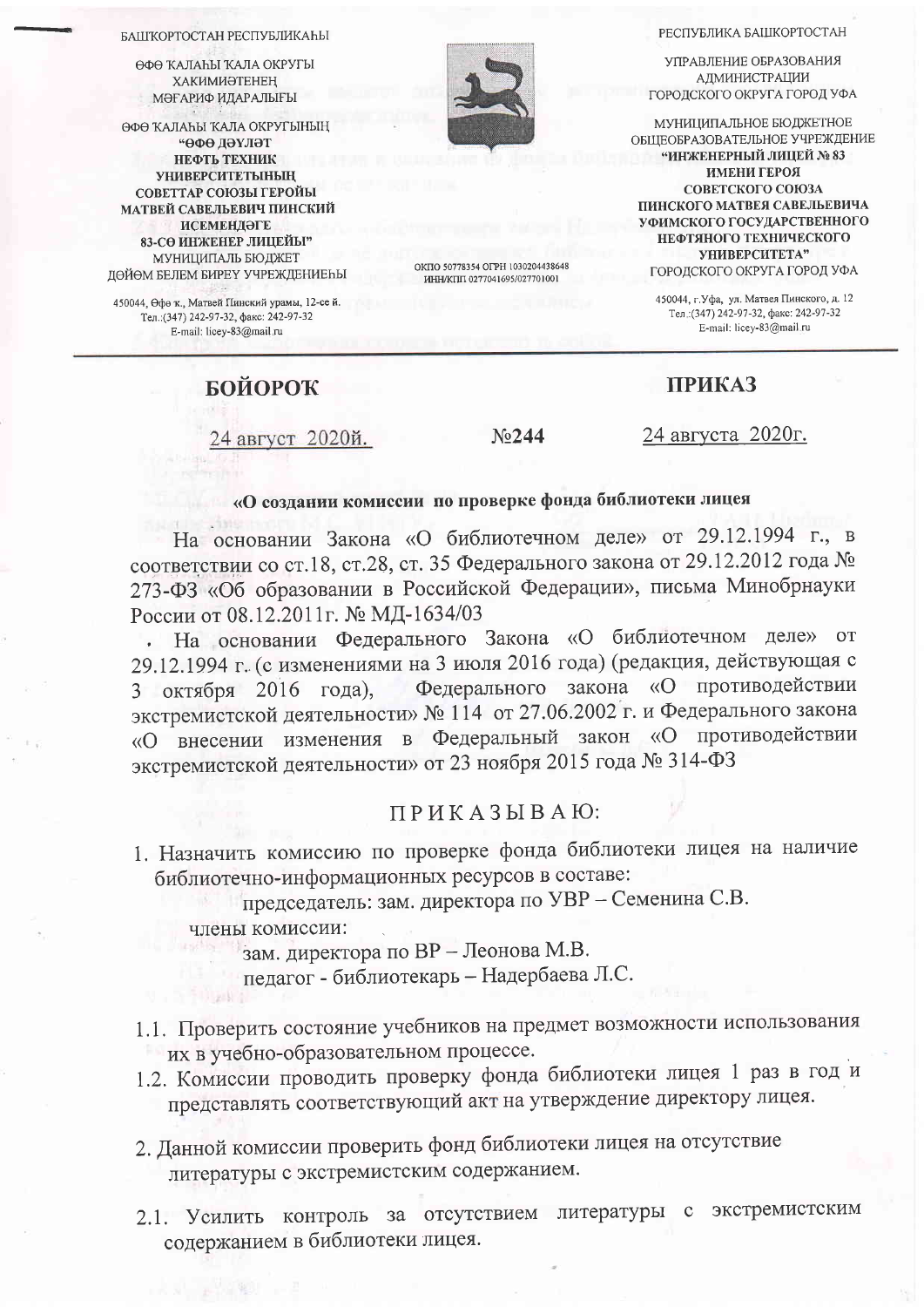- 
- 2.2 Не допускать выдачи литературы с экстремистским содержанием читателям библиотеки лицея.
- 2.3. Организовать изъятие и списание из фонда библиотеки лицея литературы с экстремистским содержанием.
- 2.4. Назначить педагога-библиотекаря лицея Надербаеву Л.С. ответственной за не допуск читателей библиотеки лицея к литературе с экстремистским содержанием и изъятие из фонда библиотеки лицея литературы с экстремистским содержанием.
- 3. Контроль выполнения приказа оставляю за собой.

Директор МБОУ «Инженерный лицей № 83 имени Пинского М.С. УГНТУ»

/ А.П. Цыбина/  $(\Phi$ <sub>M</sub>.O.)

 $M.\Pi.$ 

rea

С приказом ознакомлены:

 $\{x\in\mathbb{R}^d\}$  ,  $\epsilon$ 

С.В. Семенина М.В. Леонова

(подпись)

Надербаева Л.С.